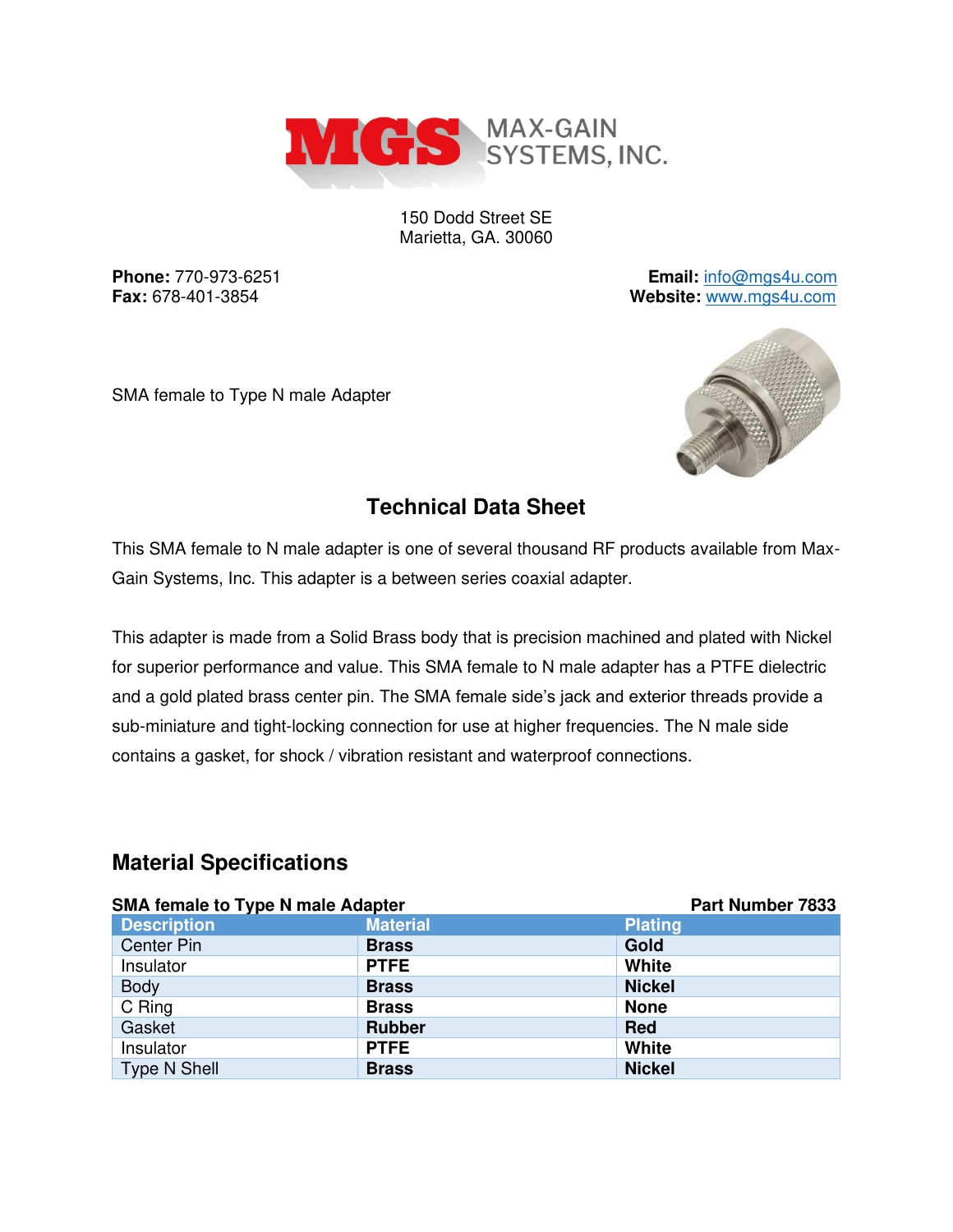# **Mechanical Specifications**

| <b>Size</b> | <b>Dimension</b>            |
|-------------|-----------------------------|
| Length      | 1.19 in $(30.2 \text{ mm})$ |
| Width       | $0.78$ in $(20$ mm)         |
| Height      | $0.78$ in $(20$ mm)         |
| Weight      | 1.1 oz $(32 g)$             |

### **Environmental Specifications**

| Temperature            | <b>Spec</b>           |
|------------------------|-----------------------|
| <b>Operating Range</b> | $-65$ to $+165$ deg C |

### **Compliance Certifications** (see product page for current documentation)

**Availability** Click the following link (or enter part number in the "SEARCH" bar at the top of any page of the website) to obtain additional part information including price, inventory and certifications:<https://mgs4u.com/product/sma-female-to-n-male-adapter-7833/>